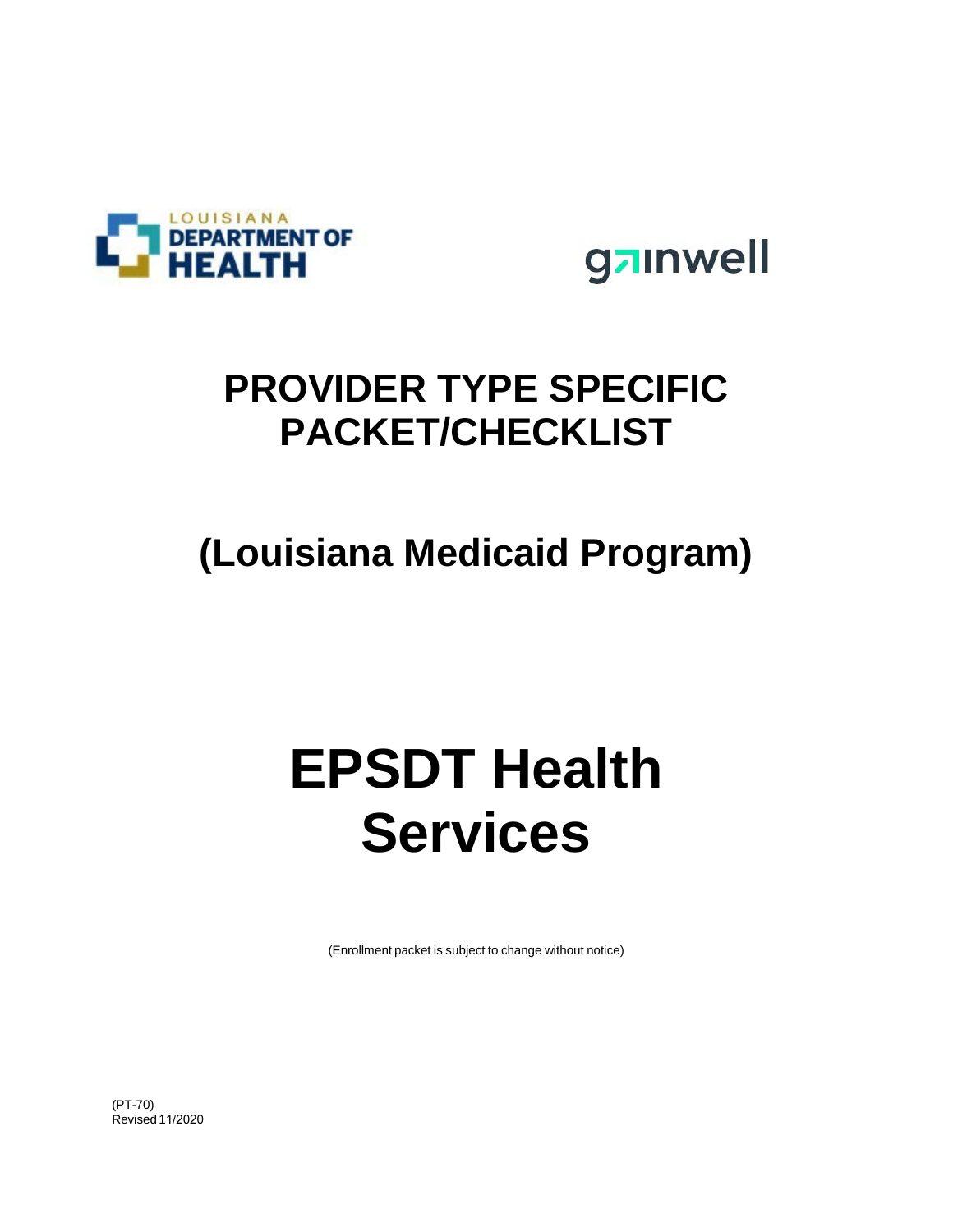## **EPSDT Health Services CHECKLISTOF FORMS FOR SUBMISSION**

#### **The following checklist identifies the necessary documents needed to enroll in Louisiana Medicaid (Fee-For-Service) as an EPSDT Health Services provider:**

| Completed    | <b>Document</b>                                                                                                                                                                                                                                                                                 |
|--------------|-------------------------------------------------------------------------------------------------------------------------------------------------------------------------------------------------------------------------------------------------------------------------------------------------|
| ∗            | 1. Completed Entity/Business Louisiana Medicaid PE-50 Provider Enrollment Form.                                                                                                                                                                                                                 |
| ∗            | Completed PE-50 Addendum - Provider Agreement Form.<br>2.                                                                                                                                                                                                                                       |
| ∗            | 3. Completed Medicaid Direct Deposit (EFT) Authorization Agreement Form.                                                                                                                                                                                                                        |
| ∗            | Louisiana Medicaid Ownership Disclosure Information Forms for an Entity/business.<br>4.                                                                                                                                                                                                         |
|              | 5. (If submitting claims electronically) Completed Provider's Election to Employ Electronic Data<br>Interchange of Claims for Processing in the Louisiana Medical Assistance Program (EDI Contract) Form<br>and Power of Attorney Form (if applicable).                                         |
|              | Copy of voided check or letter from the bank on bank letterhead verifying the account and routing<br>6.<br>number for the account to which you wish to have your funds electronically deposited (deposit slips<br>are not accepted).                                                            |
|              | 7. Copy of a pre-printed document received from the IRS showing both the employer identification<br>number (EIN) and the official name as recorded on IRS records (W-9 forms are not accepted).                                                                                                 |
| $\star\star$ | <b>Only for Charter Schools:</b><br>8.<br>Completed Declaration of Charter School Status Form.                                                                                                                                                                                                  |
| **           | 9. Completed PE-50 EPSDT Provider Supplement Agreement C - School Board/Charter School Certification<br>of Understanding.                                                                                                                                                                       |
| **           | 10. Completed Amendment to the Provider Agreement Between LDH-BHSF and the appropriate Parish<br>School Board/Charter School.                                                                                                                                                                   |
| $***$        | 11. Completed Individual Clinician Form.                                                                                                                                                                                                                                                        |
|              | 12. Submit an online printout for each of the professionals/therapists listed on the Individual Clinician<br>Form referenced above, in item 11.<br>The license printout must contain the license number, the effective date of issuance, and the<br>$\bullet$<br>current status of the license. |
|              | Only for Type 1 and 3 Charter Schools in Orleans Parish:<br>13.<br>Written approval from the Orleans Parish School Board that approval has been granted for the<br>Charter School to act as its own local education agency.                                                                     |
|              | 14. On Section A of the PE-50 Form, in the Specialty Code space write in '44' (Public Health) and leave the<br>Subspecialty Code Space 'blank'.                                                                                                                                                 |
|              | 15. On Section D of the PE-50 Form, in the Provider Type Description space write in "EPSDT Health<br>Svs' and in the Provider Type Code space write in '70'.                                                                                                                                    |

**\*Forms are included in the Basic Enrollment Packet \*\*Forms are included here**

 **Original Signatures Required – Sign in Blue Ink**

Submit all required documentation to: **Gainwell Provider Enrollment Unit PO Box 80159 Baton Rouge, LA 70898-0159**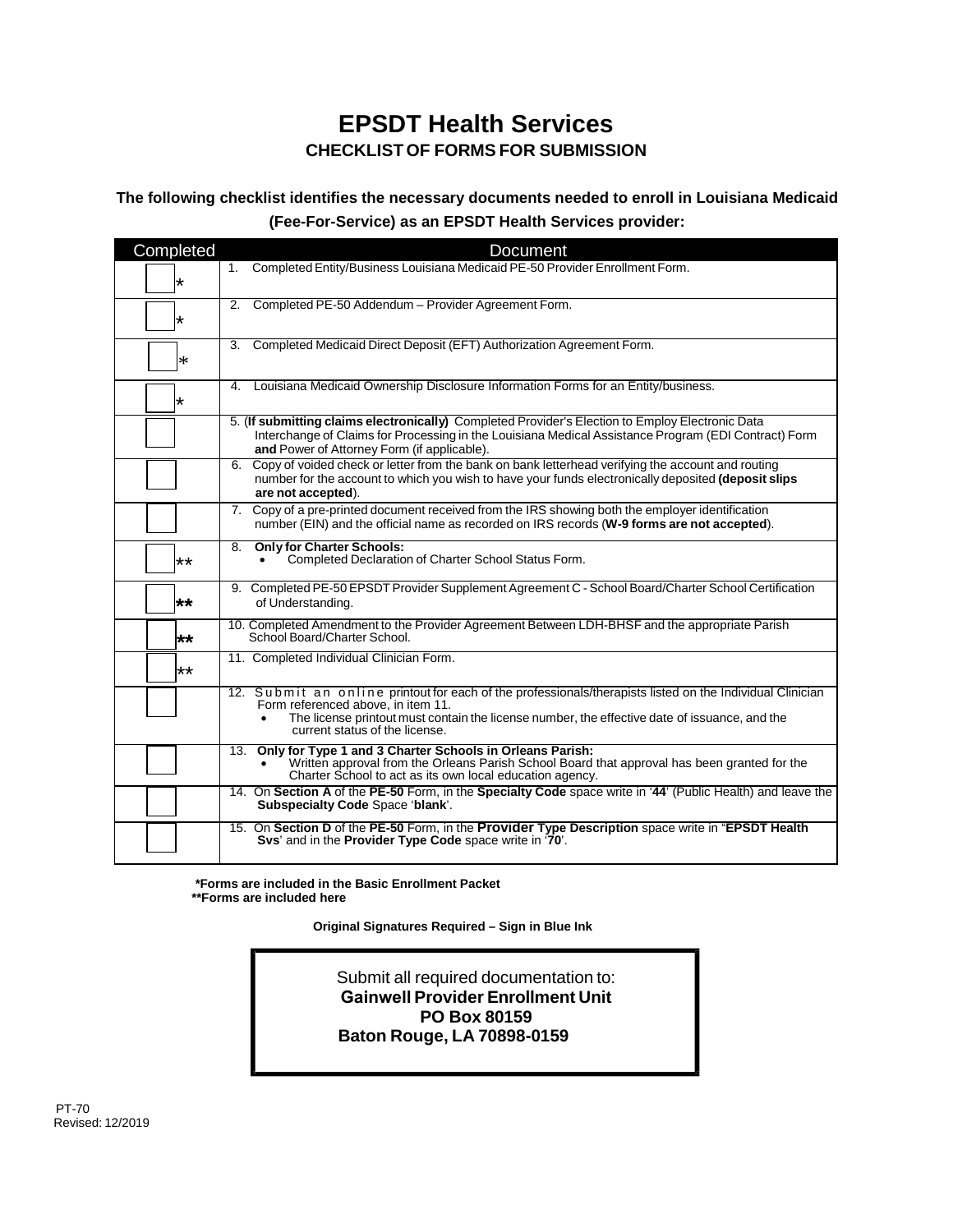# **Declaration of Charter School Status**

1) Name of the enrolling Charter School:

| 2) Below, identify the Type classification of this enrolling school:                                                                                                                                                                                                        |
|-----------------------------------------------------------------------------------------------------------------------------------------------------------------------------------------------------------------------------------------------------------------------------|
| Type 1 - New School - Local School Board/Charter School Authorized<br>$-$ -OR $-$ --                                                                                                                                                                                        |
| Type 1 - New School – Local School Board/Charter School Authorized- Under R.S.<br>17:3995(G)(2). Type 1 charter school that has obtained approval from the Orleans Parish<br>School Board to act as its own local education agency for one of more funding purposes.        |
| <b>Type 2 - BESE Authorized</b>                                                                                                                                                                                                                                             |
| Type 3 - Conversion School - Local School Board/Charter School Authorized<br>$-$ -OR $-$ --                                                                                                                                                                                 |
| Type 3 - Conversion School - Local School Board/Charter School Authorized- Under R.S.<br>17:3995(G)(2). Type 1 charter school that has obtained approval from the Orleans Parish<br>School Board to act as its own local education agency for one of more funding purposes. |
| Type 3B - Former Type 5 Charter School transferred from RSD back to local school system                                                                                                                                                                                     |
| Type 4 - New or Conversion School - Local School Board/Charter School Authorized                                                                                                                                                                                            |
| Type 5 - BESE - Authorized - Recovery School District (RSD)                                                                                                                                                                                                                 |
|                                                                                                                                                                                                                                                                             |

#### **NOTE: Only Types 2, 3b, and 5 Charters Schools are eligible for Medicaid enrollment. Type 1 and Type 3, are only eligible for Medicaid enrollment with the appropriate documentation under RS 17:3995(G)(2).**

Signature of Authorized Representative\_\_\_\_\_\_\_\_\_\_\_\_\_\_\_\_\_\_\_\_\_\_\_\_\_\_\_\_\_\_\_\_\_\_\_\_\_\_\_\_\_\_\_\_\_\_\_\_\_\_\_\_

Printed Name of Authorized Representative\_\_\_\_\_\_\_\_\_\_\_\_\_\_\_\_\_\_\_\_\_\_\_\_\_\_\_\_\_\_\_\_\_\_\_\_\_\_\_\_\_\_\_\_\_\_\_\_\_\_\_

| Date of Signature |  |
|-------------------|--|
|                   |  |

Title of Authorized Representative \_\_\_\_\_\_\_\_\_\_\_\_\_\_\_\_\_\_\_\_\_\_\_\_\_\_\_\_\_\_\_\_\_\_\_\_\_\_\_\_\_\_\_\_\_\_\_\_\_\_\_\_\_\_\_\_\_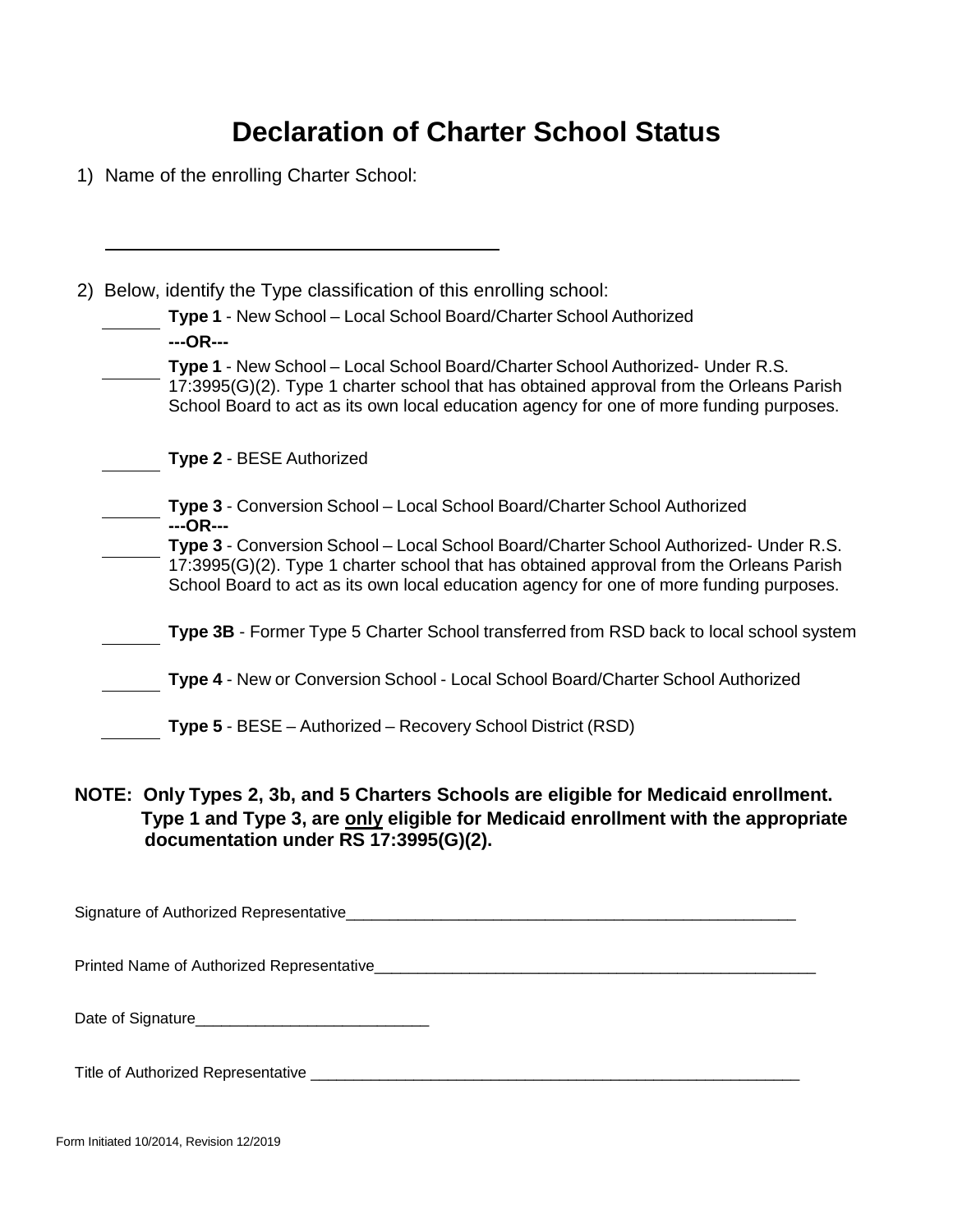## **PE-50 EPSDT PROVIDER SUPPLEMENT AGREEMENT C SCHOOL BOARD/CHARTER SCHOOL CERTIFICATION OF UNDERSTANDING**

#### **(APPLICABLE ONLY TO HEALTH SERVICES PROVIDED TO CHILDREN WITH SPECIAL NEEDS, FORMERLY REFERRED TO AS SCHOOL HEALTH SERVICES)**

The Provider School Board/Charter School acknowledges that this Certification of Understanding is required by the U.S. Department of Health and Human Services, Center for Medicare and Medicaid Services, as part of the Bureau of Health Services Financing's assurance in accordance with the Title XIX State Plan that local parish School Board/Charter School funds are available to the Medicaid Program to be matched with the federal share in the reimbursement of EPSDT services provided by the School Board/Charter School to children with special health care needs.

- 1. The Provider School Board/Charter School understands, certifies and assures it does have the state and/or local match funds available to draw down the federal share for the EPSDT health services provided to children with special needs by the School Board/Charter School.
- 2. The Provider School Board/Charter School understands, certifies, and assures that in participating in this program and qualifying for matching funds herein, no federal funds received by or available to the School Board/Charter School will be used in recapturing federal dollars.
- 3. The Provider School Board/Charter School assures that adequate records and an audit trail to support the above assurances will be maintained for the individual check writes and will be made available to the U.S. Department of Health and Human Services and the Bureau of Health Services Financing and its designees for review.
- 4. The Provider School Board/Charter School understands that this Certificate of Understanding is not applicable to EPSDT screening services.

| <b>BHSF Director Signature</b>                    | Date | <b>Print BHSF Director Name</b>   |
|---------------------------------------------------|------|-----------------------------------|
| Superintendent Signature                          | Date | <b>Print Superintendent Name</b>  |
| School Board/Charter School Member Signature Date |      | Print Board/Charter School Member |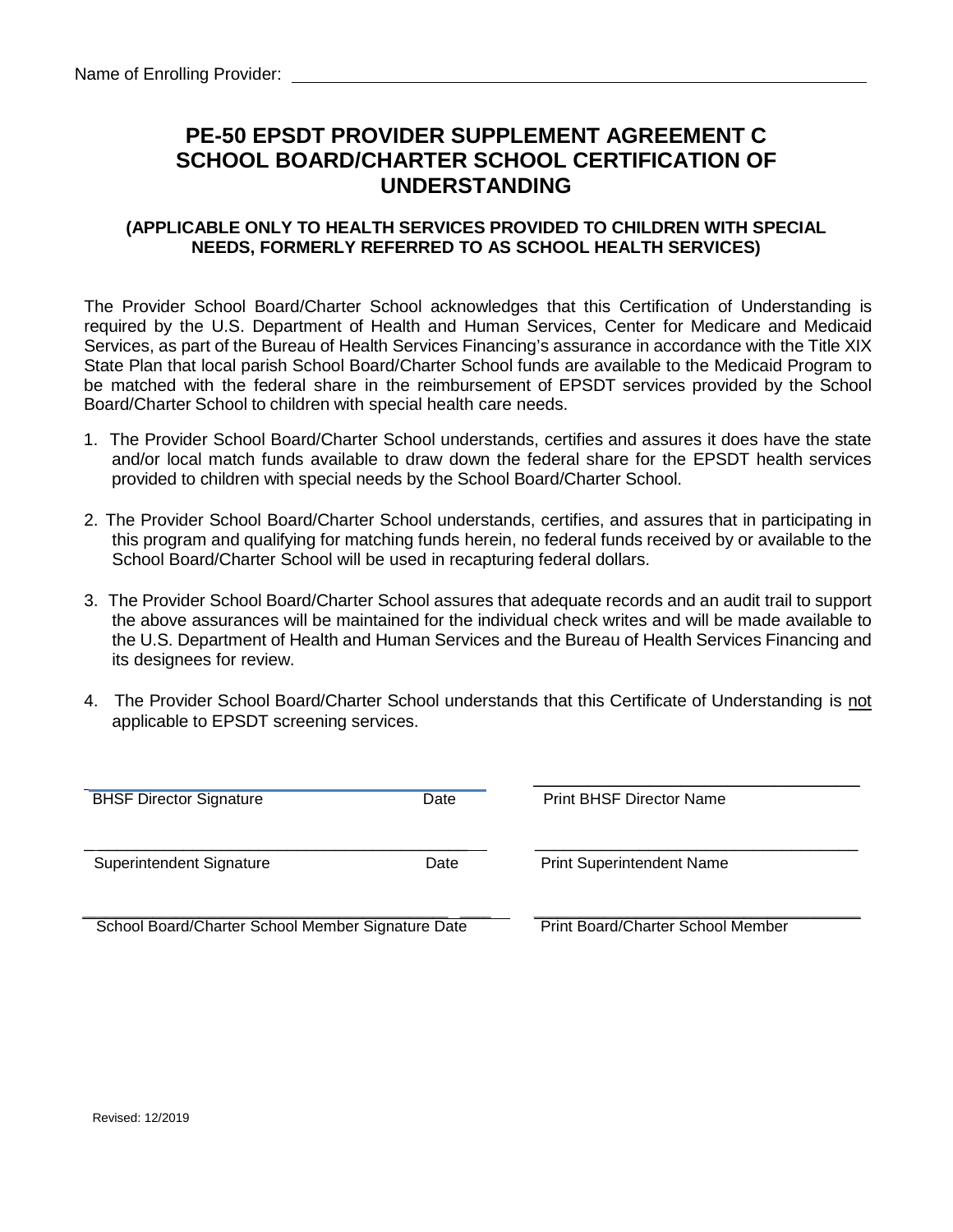#### AMENDMENT to the PROVIDER AGREEMENT BETWEEN the LOUISIANA DEPARTMENT OF HEALTH (LDH), BUREAU OF HEALTH SERVICES FINANCING (BHSF) AND

Parish School Board/Charter School, by the Name of:

The Louisiana Department of Health, Bureau of Health Services Financing, hereinafter called BHSF, Parish School Board/Charter School, a government entity, hereinafter called Local School Board/Charter School; hereby make this Amendment to the Provider Agreement in order to implement the Medicaid State Plan under Title XIX of the Social Security Act (Medicaid).

#### **I. GENERALRESPONSIBILITY**

- A. BHSF recognizes the unique relationship thatthe Local School Board/Charter School, and the affiliated entities operatingunder contract or memorandumof understandingwith it, has with its Medicaid eligible clients and its unique abilities to provide IDEA School-Based Health Services to Medicaid eligible students. BHSF, in order to take advantage of this expertise and relationshipand to promote objectives of the State Medicaid Plan, has entered into this Amendment to the Provider Agreement with Local School Board/Charter School.
- B. BHSF and Local School Board/Charter School makes this Amendmentwith full recognition of all Agreements that BHSF has developed for services to Title XIX eligible clients living in Louisiana and which are currently included in the Title XIX State Plan approved by the federal Centers for Medicare and Medicaid Services.

#### **II. IDEA SCHOOL‐BASED DIRECT HEALTH SERVICES**

- A. BHSF agrees to:
	- 1. Claim for federal financial participation(FFP) under Title XIX the actual and reasonable expenditures of the Local School Board/Charter School for IDEA School‐ BasedDirect Health Services provided to Medicaid eligible children by its staff or by staff in agencies with which it has subcontracted for direct medical services under its Provider Agreement.
		- a. Actual and reasonable expenditures by the Local School Board/Charter School shall be determined by the same time accounting system which is utilized in Louisiana's Medicaid Allowable Costs approved Title XIX State Plan amendmentwhich adhere to the provisions of OMB Circular A‐87 and

45 CFR Parts 74 and 95.

b. This system will allocate the expense and equipment costs necessary to collect data, disseminate informationand carry out the staff functions outlined in this Agreement.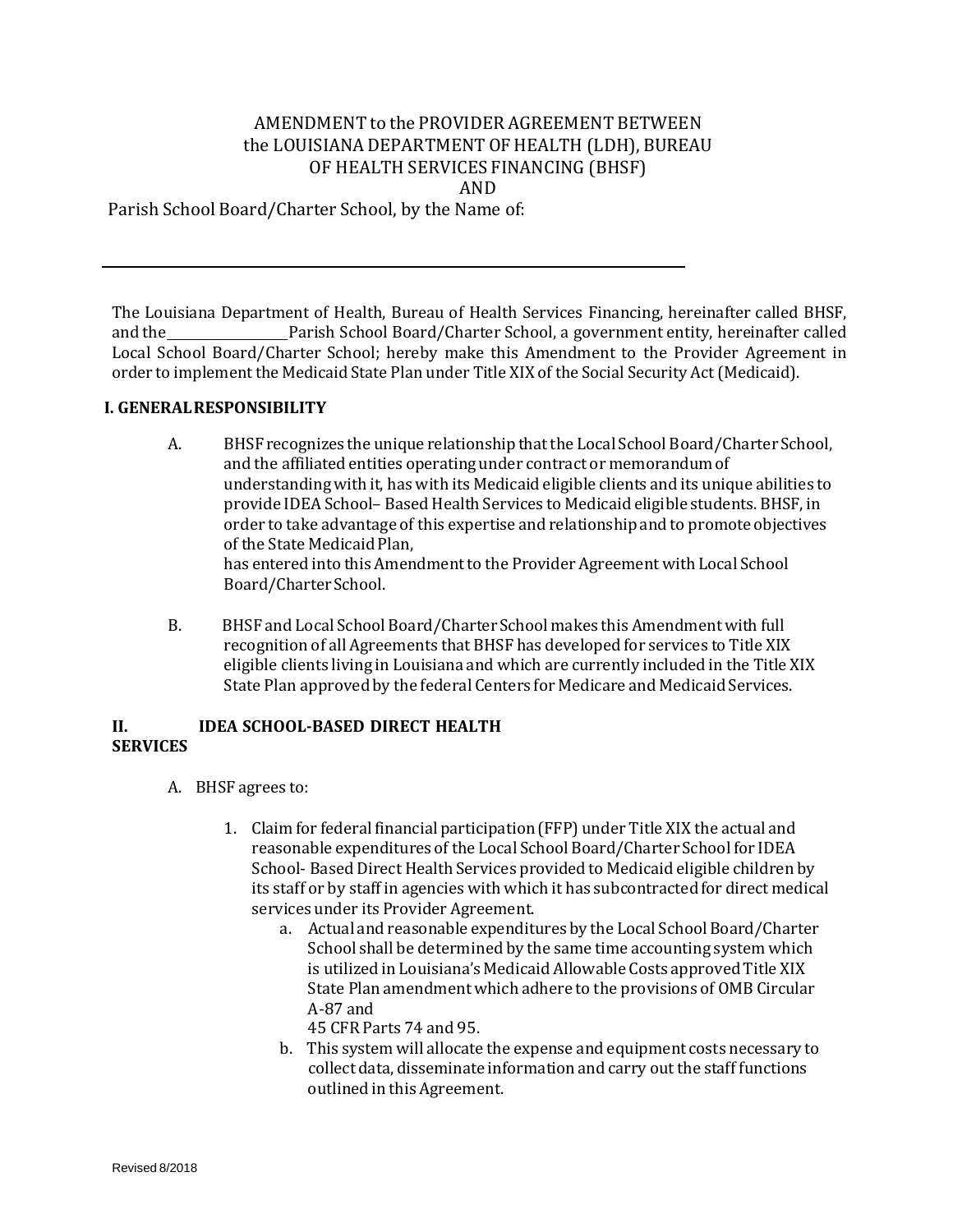- c. BHSF agreesto reimburse the Local School Board/Charter School no less than eighty-five percent of the FFP ("federal share") received for the expenditures so claimed and reserves the right to retain up to fifteen percent of the FFP for BHSF's own costs of administering the IDEA School‐ Based Health Services program, including monitoring compliance and quality of the program and providing technical assistance to Local School Board/Charter Schools.
- d. Reimbursement will be claimed in accordance with State Plan documents as approved by the Centers for Medicare and Medicaid Services (CMS).
- e. Changes in any federal regulation affecting costs eligible for federal match, which become effective subsequent to the execution of this Agreement, will be applied herein as provided in such changes in applicable federal regulations.
- 2. Designate an employee to act as liaison with Local School Board/Charter School for issues concerning this Agreement.
- B. Local School Board/Charter School agrees to:
	- 1. Perform or coordinate its subcontractors' performance of IDEA School-Based Health Services activities on behalf of BHSF.
	- 2. Account for the allowable activities of staff providing IDEA School-Based Health Servicesin accordance with the provisions of OMB Circular A‐87 and 45 CFR Part 74 and 95, on forms issued by BHSF, according to Medicaid's written instructions.
	- 3. Avoid duplicate and unnecessary EPSDT services.
	- 4. Participate in EPSDT services provider training.
	- 5. Submit by or on behalf of the provider of any claim shall be certification that the specific EPSDT services for which the payment is claimed were provided to the person identified as the recipient.
	- 6. Submit Medicaid claims within 1 year of the date of service electronically.
	- 7. Promptly refer any suspected child abuse, neglect, and/orsexual abuse of recipients under the age of 21 promptly to the Office of Community Services in the parish where the recipient resides.
	- 8. Participate in EPSDT recipient outreach activitiesincluding seeking out recipient and informing recipients of the benefits of EPSDT services, informing them of assistance, including transportation services, available and helping them use EPSDT services effectively.
	- 9. Bill for IDEA School-Based Health Services based on the most current BHSF instructions for billing for these services.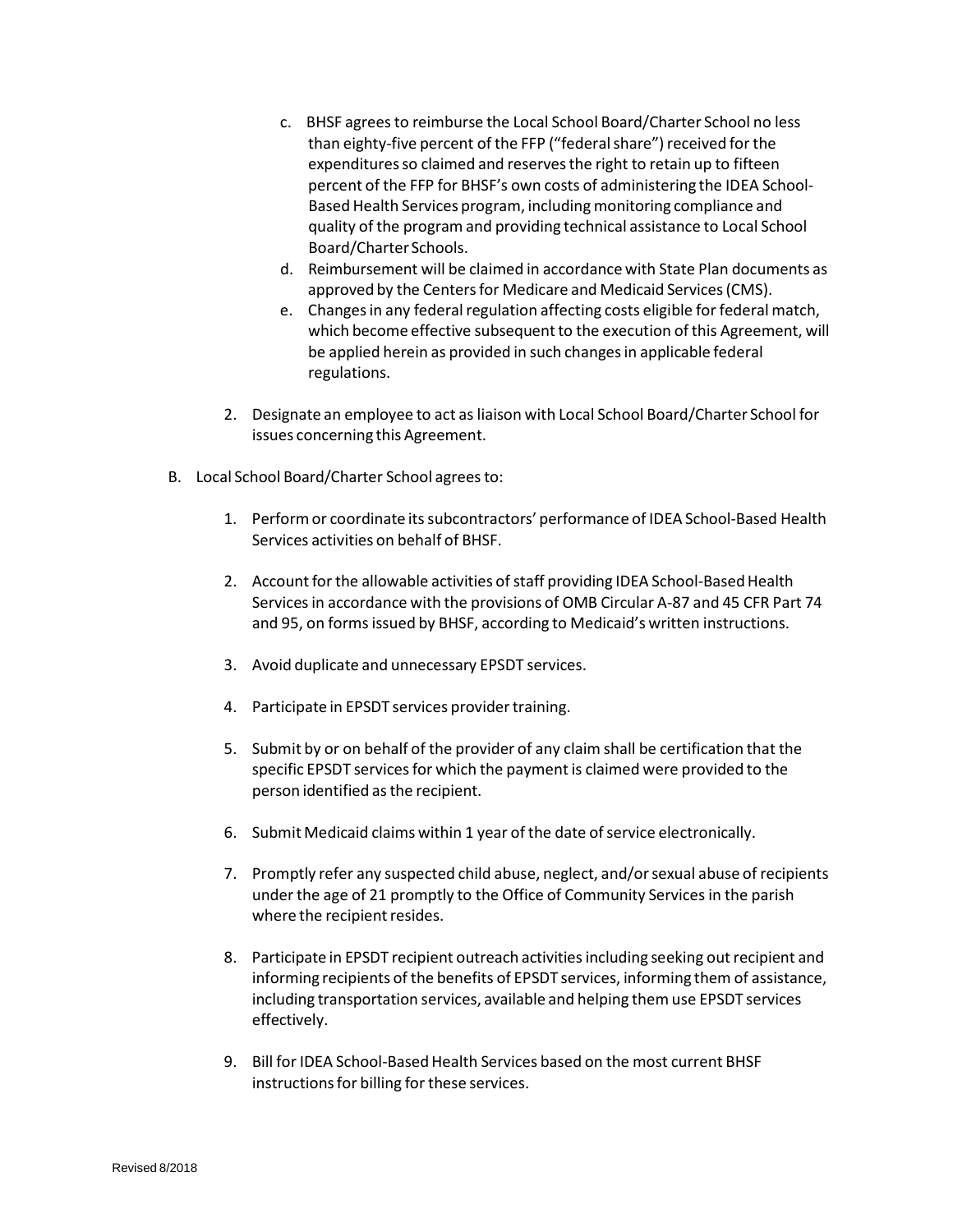- 10. Provide BHSF the expendituresinformation in the annual cost report it submitsto BHSF, or its designee, in the manner prescribed by BHSF by no later than September 1st of each year and maintain related documentation for five years from date of payment.
- 11. Budget sufficient local and/or state funds, in an amount sufficient to equal anticipated total costs to provide IDEA health services to Medicaid eligible students, which shall subsequently be certified as public expenditures eligible for Medicaid federal financial participation, in accordance with the provisions of this agreement.
- 12. Designate an employee to act as liaison with BHSF for issues concerning this Agreement.

13. **Charter School Only**. Agrees to annually submit its most current valid charter agreement as part of its annual cost report.

14. **Type 1 or Type 3 Charter School approved under RS 17:3995(G)(2) Only**. Agrees to inform the Louisiana Department of Health if at any time the approval to act as its own local education agency is revoked.

- **III. FISCAL PROVISION ‐** Payment provisions under this Agreementshall be made in the following manner:
	- A. Upon Local School Board/Charter School's compliance with itsresponsibilities pursuantto Section II of this Agreement in a satisfactory manner and after BHSF has received federal financial participation for expenditures claimed, BHSF agreesto reimburse to Local School Board/Charter School an equal amount equal to no lessthan 85 percent of the federalshare of certified costs(as demonstrated by audit of actual cost incurred in Local School Board/Charter School cost centers and appropriation accountsthat are paid by non‐federal funds.
	- B. In addition, BHSF agrees to reimburse for IDEA School-Based Health Services provided by Local School Board/Charter School only if Local School Board/Charter School certifiesthat sufficient state/local funds are available to support the total cost for IDEA School-Based Health Services claimed as Medicaid expenditures. This Agreement is also subjectto any additional restrictions, limitations or conditions required by federal or state government which may affect the provisions, term or funding of this Agreement in any manner.
	- C. Each year Local School Board/Charter School agreesto provide BHSF with a certification of the estimate of non-federal public (local and/or state) funds to be expended for Medicaid IDEA School‐BasedDirect Health Services at the beginning of each state fiscal year, and a certification at the end of the fiscal year of the actual amount of non-federal public funds, (local and/or State General Revenue funds) used to reimburse for IDEA School-Based Direct Services for clients in an amount equal to the total Medicaid claimed expenditures for IDEA School-Based Direct Health Services. Said certification will be made on a form provided to the Local School Board/Charter School by BHSF. If paymentsmade during the fiscal year under the term of this agreement exceed the costs as reported on the cost report, the DHH will recoup those amounts determined to be overpayments to the Local School Board/Charter School. If a fiscal year's cost report is notsubmitted by the date specified by DHH, then DHH may initiate recovery of all payments to the Local School Board/Charter School made under this agreement and may suspend further payments until the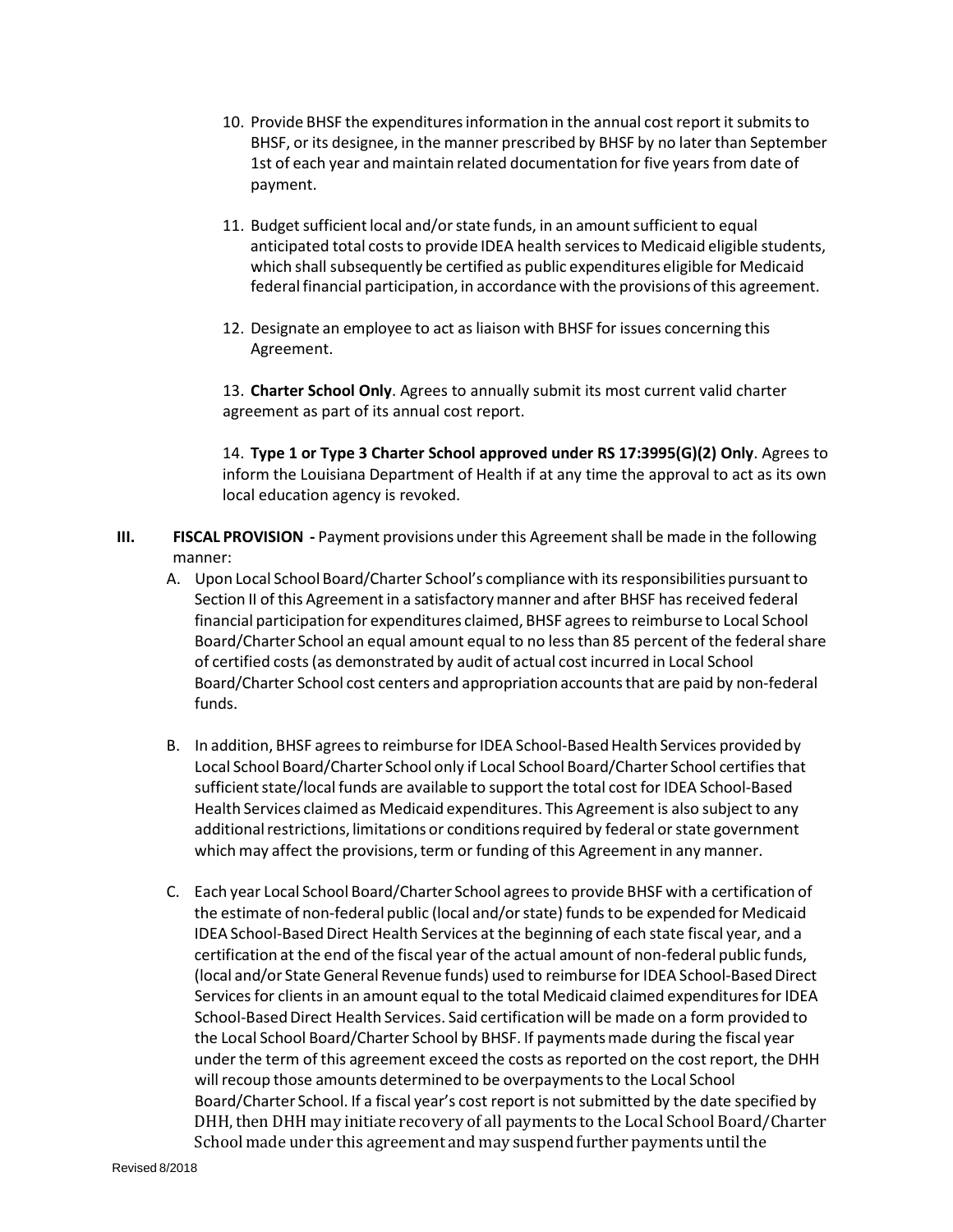required cost report is received and the provider is in compliancewith this agreement. DHH may allow repayment plans for Local School Board/Charter School if necessary.

- D. This Agreement will terminate at the end of any State or Federal fiscal year in the event funds are not appropriated by the Louisiana Legislature or the U.S. Congress for the next succeeding State or Federal fiscal year. If funds are appropriated for a portion of the fiscal year, this agreementwill terminate at the end of the term for which funds are appropriated.
- E. BHSF's obligation to transfer these funds under this Agreement is contingent upon the availability of Federal Financial Participation for these services.
- F. Since State Fiscal Years (July ‐ June) and Federal Fiscal Years (October ‐ September) do not run concurrently,Federal financial Participationwill be determined by weighed rates based on the state fiscal year (one quarter of the prior Federal Fiscal Year's FMAP plus three quarters of the current Federal Fiscal Year's FMAP based on federal fiscal years).
- G. Any audit exception, deferral or denial taken by CMS against payments covered under this Agreement will be the responsibilityof Local School Board/Charter School, unless said exception, deferral, or denial is the direct result of instructions given in writing by BHSF.

#### **IV. AMENDMENT**

This Agreement may be amended at any time by mutual written content of the parties of this Agreement. Either party may also terminate this Agreement without cause by delivery of written notice of termination to the other party at least thirty (30) days prior to the effective date of termination. Revised 10/2014

#### **V. TERM OF CONTRACT**

This Agreement is effective, the same state of the same and shall continue indefinitely. This

Agreement is executed by the undersigned in their capacities as stated below.

Parish School Board/Charter School

Superintendent Medicaid Director or Designee

Date Signed Date Signed